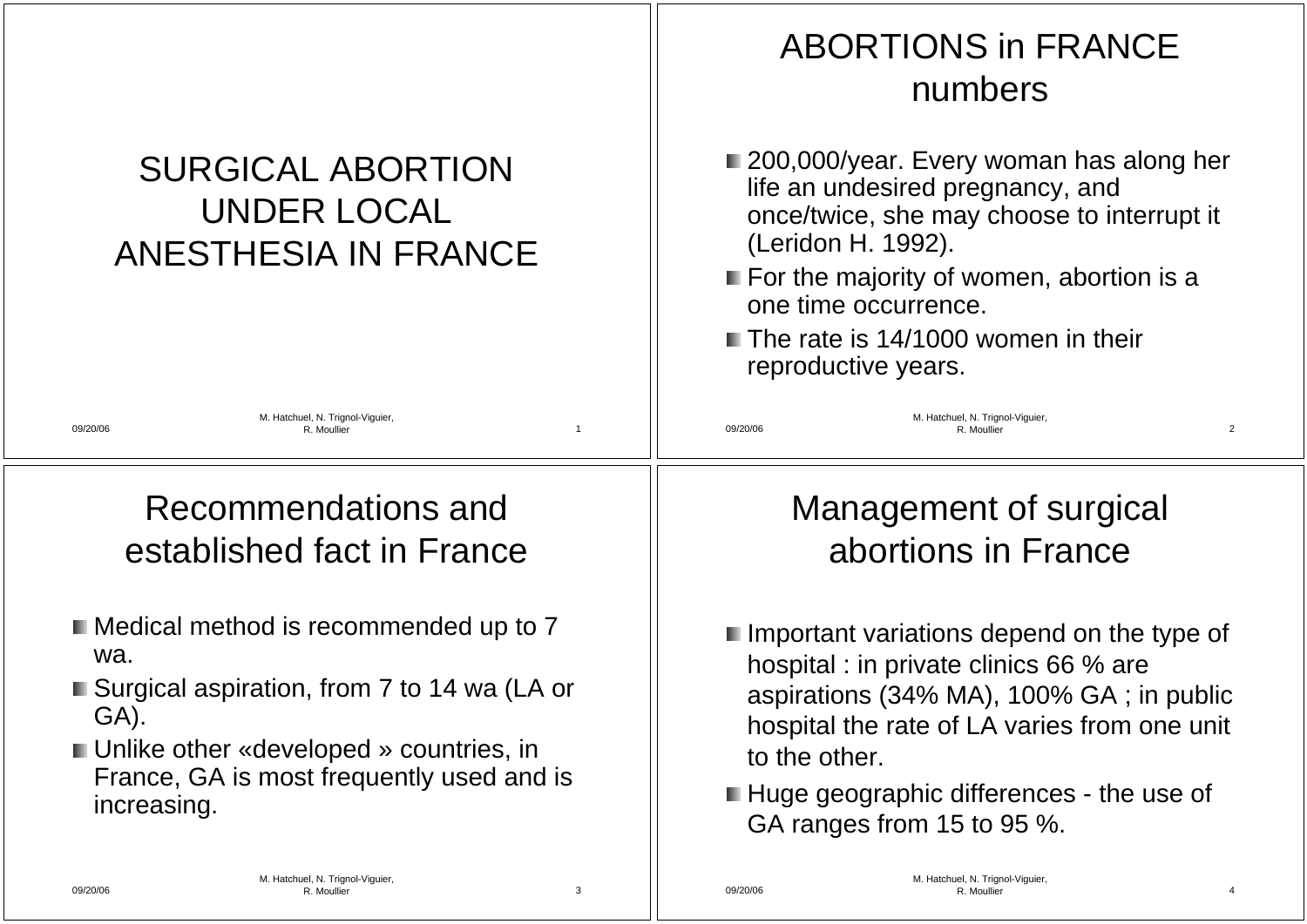### Evolution of the instrumental abortions : GA / LA (SAE)

| année | fotal MC<br>instrumenta<br>[6] | N 5 fotal<br>a we | dont nb<br><b>TIME avec</b><br>amestheste<br>gënë ale | domi mb<br><b>C</b> MC award<br>aneshëste<br>$[0]$ (e) $[1]$ |
|-------|--------------------------------|-------------------|-------------------------------------------------------|--------------------------------------------------------------|
| 2004  | 120 253                        | 21 S 70 S         | 36 K.X                                                | 42 672                                                       |
|       | 59%                            |                   | 57%                                                   | 33%                                                          |
| 2003  | 181 S.T                        | 213 352           | 85 MAO                                                | 46 181                                                       |
|       | 62%                            |                   | 55%                                                   | 35%                                                          |
| 2002  | 142 010                        | 21 <b>7</b> 963   | 39 812                                                | 52 693                                                       |
|       | 65%                            |                   | 63%                                                   | 37%                                                          |
| 200M  | 147 629                        | 210 363           | 86 058                                                | 61 576                                                       |
|       | 70%                            |                   | 59%                                                   | 41 %                                                         |
| 2000  | 146 148                        | 201 898           | 69262                                                 | 777 SST                                                      |
|       | 72%                            |                   | 47%                                                   | 53%                                                          |

09/20/06

09/20/06

M. Hatchuel, N. Trignol-Viguier, R. Moullier 5

## Optimal conditions for abortion under LA

- Generally, a well informed woman chooses LA.
- A well trained operator is paramount
- $\blacksquare$  a listening operator allows the woman to express herself
- $\blacksquare$  A member of the team is near the woman during the procedure
- Consistency of client contact is important. If possible, the same doctor should be present at the first consultation,perform the surgery and conduct the control consultation
- The operation room ambience should be reassuring.
- No need of IV fluid or fast.

### Mortality and morbidity LA/GA

- **Mortality depends on the method of** anesthesia (Peterson and al, 1981, EMC, 1998): GA : 0,58/100000, LA : 0,15/100000.
- Morbidity : specific complications of surgical procedure increase under GA /LA (Grimes and al, 1979).
- uterine hemorraghe (0,08 to 1,5%)
- $\checkmark$  uterine perforation (0,4 to 0,9%)
- cervical injury (<1%).
- These data need to be reevaluated ( ANAES 2001).

●<br>09/20/06

M. Hatchuel, N. Trignol-Viguier, R. Moullier 6

### Why local anesthesia ? The pre abortion consultation

- The doctor helps the woman in her choice of anesthesia's mode.
- He/she gives clear informations about the method, the procedure's lenght
- • He/she explains what to expect during the procedure (i.e the difference between pain and sensations)

09/20/06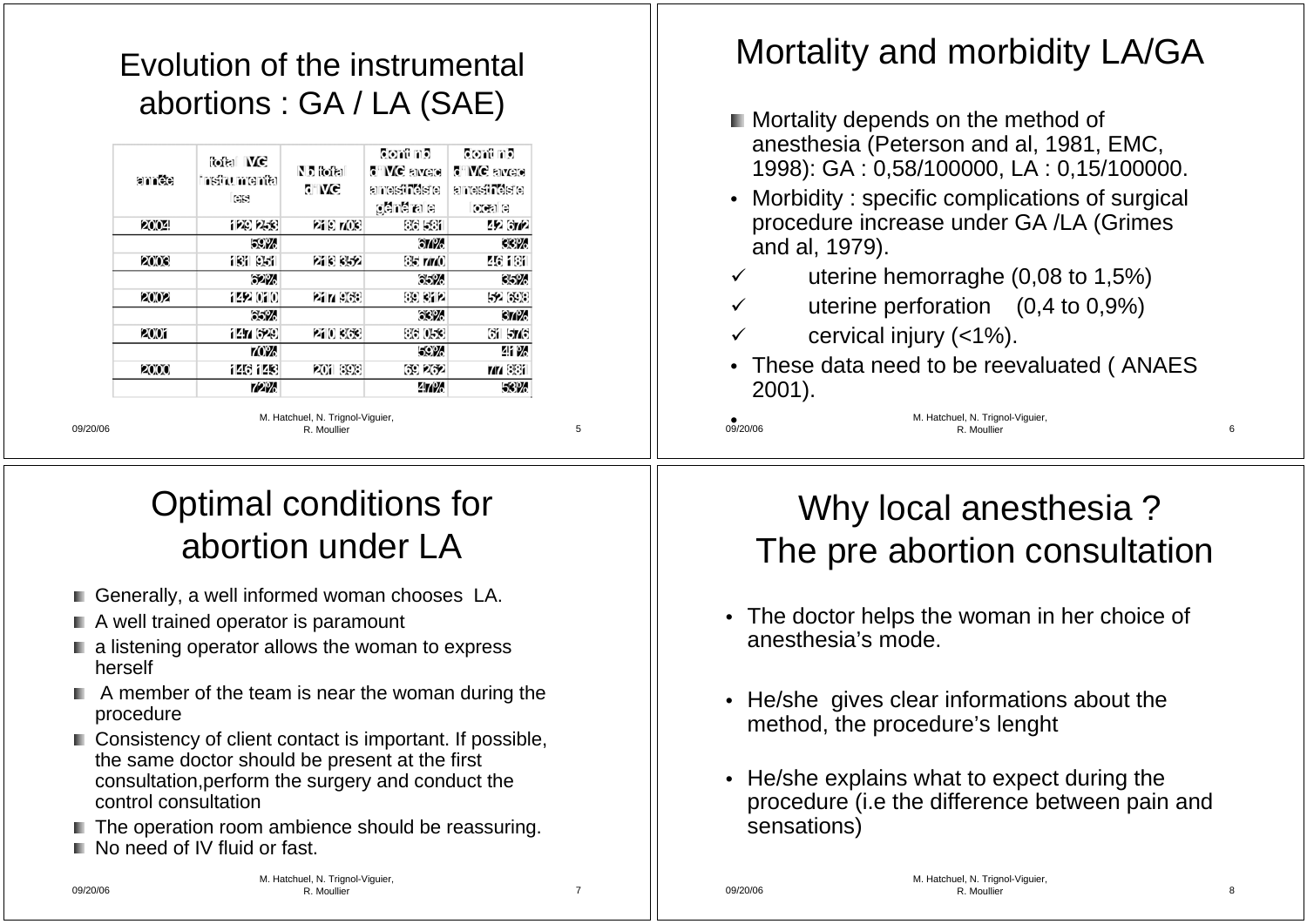## When propose a general anesthesia

- **I** Impossible or difficult gynaecologic examination
- **Great anxiety**
- **I** Impossible communication
- Sexual abuse history
- 12 to 14 wa pregnancies are not an indication for systematic GA

## Preparation prior aspiration Medical dilators

- Recommended (Who2003) after 9 wa, for nulliparous women, women under 18, pregnancy>12 wa
- **Most of the teams use them systematically** because they make the procedure easier, quicker,painless, more comfortable for the woman and the operator.

### 09/20/06 M. Hatchuel, N. Trignol-Viguier, R. Moullier 9 09/20/06 M. Hatchuel, N. Trignol-Viguier, R. Moullier 2008

# Medical dilators

- **Misoprostol, 400 microg orally or sublingual 2 or** 3 hours before procedure.
- Mifepristone, 200mg orally 36 or 48 hours before procedure.
- **Mifepristone and misoprostol for pregnancies**  $>12$  wa.
- Compare to misoprostol, the side effects with mifepristone are rare, the dilation is more efficient, but the cost higher.

### Preparation prior aspiration Prevention of the pain

- NSAI(Who, 2003) : efficient against pain due to the contraction after suction. Ibuprofen 400mg is systematically used 1 or 2 hours before suction by many teams.
- NITROUS OXIDE ( Kalinox<sup>\*</sup>), in auto inhalation. It is already used in emergency room, pediatrics or hematology for painful procedures. Drowsiness and dizziness are the most common side effects.

09/20/06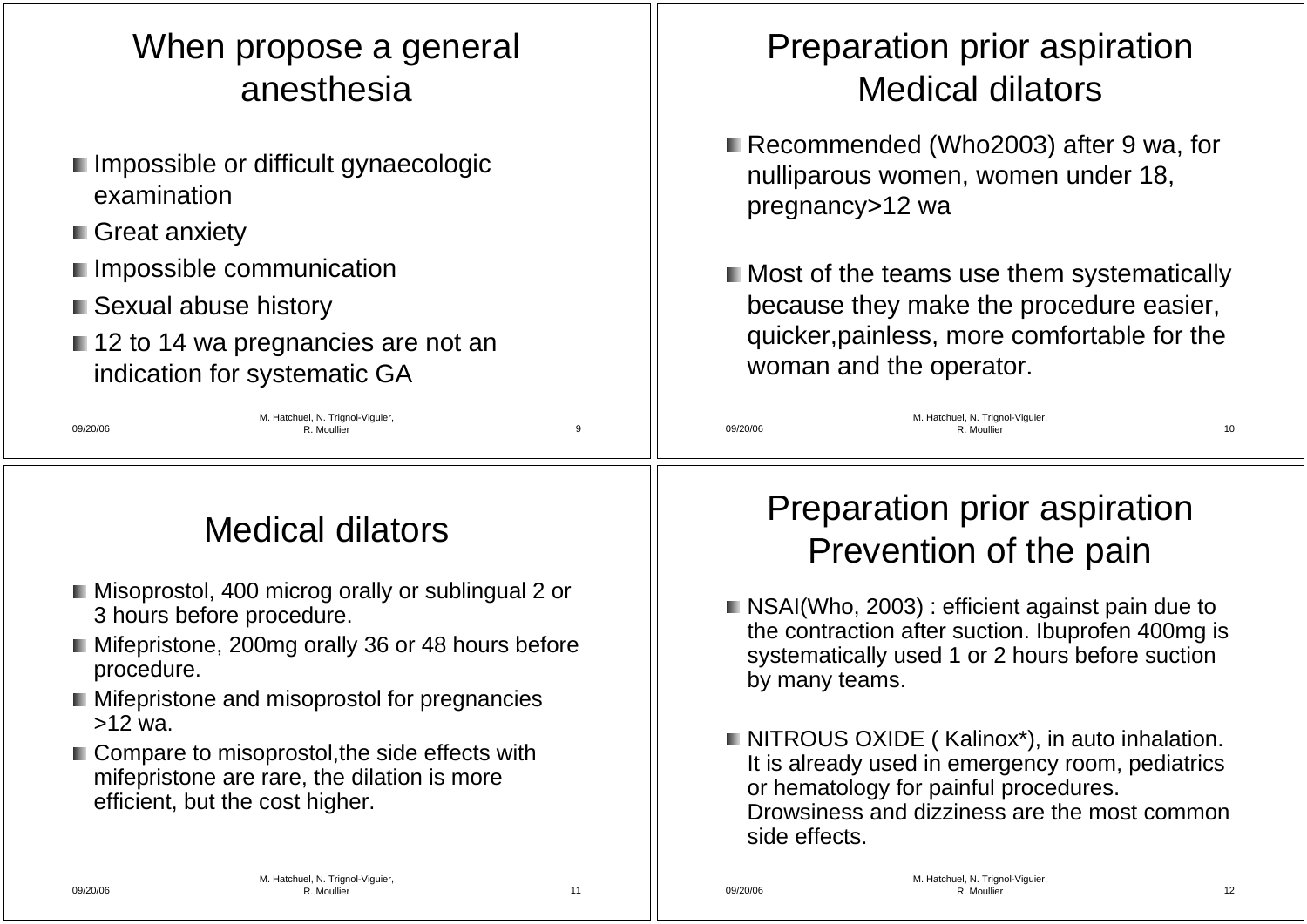| <b>Factors which increase</b><br><b>Perceived Pain</b><br>(Anaes 2001, Who 2003)                                                                                                                                                             | Factors decreasing the pain<br>(WHO 2003)                                                                            |  |  |
|----------------------------------------------------------------------------------------------------------------------------------------------------------------------------------------------------------------------------------------------|----------------------------------------------------------------------------------------------------------------------|--|--|
| ■ Heavy dysmenorrhea, young age<br>■ Pregnancy under 7 wa<br><b>■ Woman's distress</b><br>I Interval less than 2 minutes between LA and<br>dilation<br>Lack of choice between LA and GA<br>■ These factors are not contra indications for LA | Natural childbirth<br>■ Empathetic attitude from the staff toward<br>the woman<br>■ Friend or choosen person present |  |  |
| M. Hatchuel, N. Trignol-Viguier,<br>13<br>09/20/06<br>R. Moullier                                                                                                                                                                            | M. Hatchuel, N. Trignol-Viguier,<br>09/20/06<br>14<br>R. Moullier                                                    |  |  |
| Pain in abortion under IA                                                                                                                                                                                                                    | WHY LA?<br>The technique is simple                                                                                   |  |  |
| ■ The pain expressed by the woman doesn't<br>necessarily mean physical pain but often psychic<br>pain which may be good to express                                                                                                           | ■ A 20cc seringe<br>A needle for lumbar ponction or for                                                              |  |  |
| ■ The doctor doing the procedure has to accept<br>that expression                                                                                                                                                                            | paracervical block<br>■ 1% lignocaïne +/- adrenalin (3ml/kg,20cc)<br>Intra cervical injections or paracervical       |  |  |
| ■ Actually, perceived pain is moderate is or well<br>tolerated for 60% (ANAES march 2001)<br>M. Hatchuel, N. Trignol-Viguier,                                                                                                                | block or both.<br>M. Hatchuel, N. Trignol-Viguier                                                                    |  |  |

09/20/06

R. Moullier 2012 16

R. Moullier 15

09/20/06